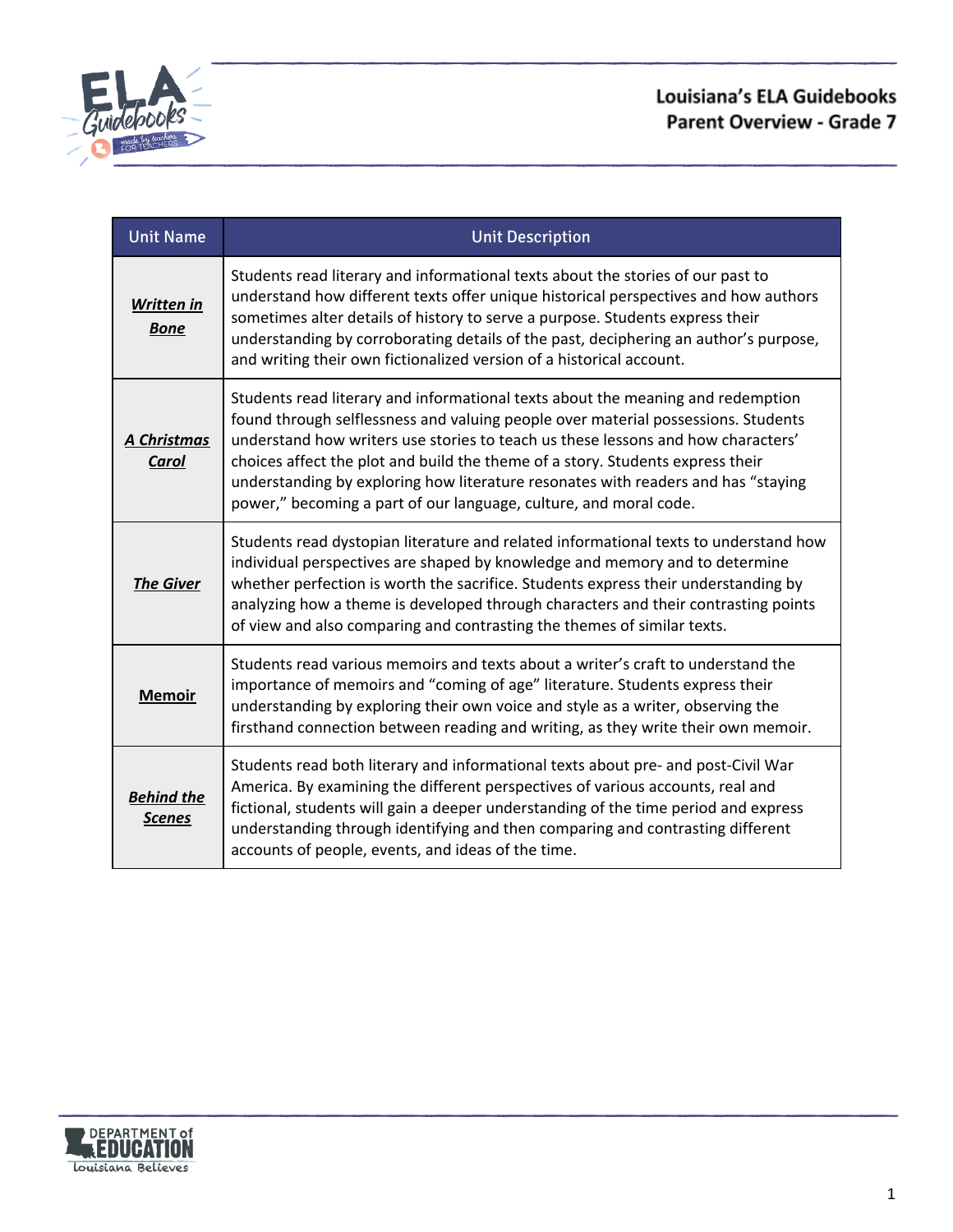

# <span id="page-1-0"></span>**Written in Bone**

## **About this Unit**

By the end of this unit, students will have read literary and informational texts to understand how different texts offer unique perspectives. We will also investigate how authors sometimes alter details of history to serve a purpose.

The main text students will read in this unit is *Written In Bone* by Sally M. Walker, which is an informational text about a group of scientists and forensic anthropologists who began a dig in the Chesapeake Bay region in 2005. The book is illustrated with color photos of skeletons, dig sites, and artifacts, as well as maps and documents dating from colonial-era America. An illustrated timeline walks readers through Colonial Jamestown and Maryland events relevant to the digs.

Throughout the unit, students will examine *Written in Bone* to determine the central idea and locate evidence to support the central idea. At the end of the unit, students will be asked to write an essay with logical reasoning and relevant evidence to support another central idea of the text and explain how ideas are developed over the course of the text.

## **Unit Texts**

In this unit, students will read the following texts:

- *Written in Bone: Buried Lives of Jamestown and Colonial Maryland* by Sally M. Walker
- *Blood on the River: James Town, 1607*, chapters 9-13, 18, 20, first section of 21, 23 to 27, and Afterword by Elisa Carbone
- *A Book of Americans*: "Indian" by Rosemary and Stephen Vincent Benet
- "Jamestown: 1607, The First Months: Observations Gathered Out of a Discourse on the Plantation of the Southern Colony in Virginia by the English, 1606, Gentleman": June-July 1607 and August-September 1607 by Master George Percy (National Humanities Center)
- "Ode to the Virginian Voyage" by Michael Drayton
- "Pocahontas" by William Makepeace Thackeray
- "Finding Remains," video by Smithsonian's National Museum of Natural History
- "30,000 Skeletons," video by Smithsonian Education
- Written in Bone Online Exhibit by Smithsonian
- "Written in Bone: Stories of Life and Death in Colonial Chesapeake," video by Smithsonian Education

# **Possible Supports**

#### **Support for Background Knowledge**

Students might need extra support with the content and texts before starting the unit. Instructional videos to support students in building context about the mystery of the Roanoke Colony, the advantages of knowing the land, and Jamestown through time can be found here:

<https://learnzillion.com/wikis/136644-written-in-bone-let-s-set-the-context-videos/>.

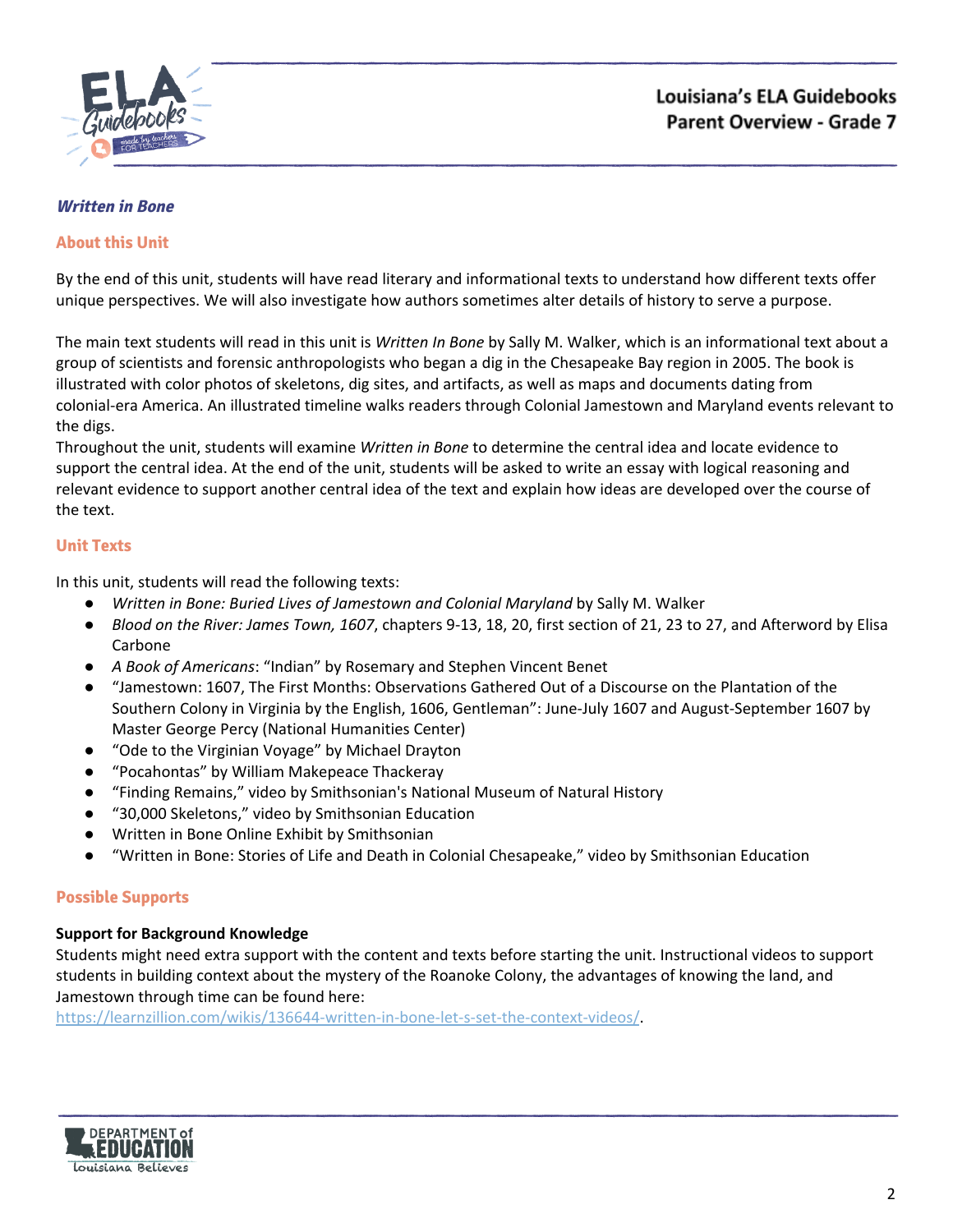

Students can watch these videos on any device. Students will encounter stopping signs across the video when they should pause to complete part of a handout. Students will need a printed handout for each video which can be found on the "Additional Materials" tab.

# **Support for Language**

- The following words and their word families are important to the unit focus. Throughout the unit, students will read these words in multiple texts and learn the meaning of them. Students should use these words in their conversations and written responses. As often as you can, you should try to work these words into your conversations with students.
	- history, histories, historic, historical, historically, historicalness, anti-historical, anti-historically, anti-historicalness, unhistorical
	- examine, examined, examining, examiner, examination, examinable, examinational, pre-examine, pre-examination
	- evidence, evidencing, evidenced, counterevidence, pre-evidence, re-evidence, super-evidence, unevidenced
	- mystery, mysteries, mysterious, mysteriously, mysteriousness, unmysterious, quasi-mysterious, quasi-mysteriously
	- excavate, excavated, excavating, excavation, excavational, non-excavation, reexcavation

# **Support for Reading**

An audio recording of *Written in Bone* is available at

[https://www.audible.com/pd/Kids/Written-in-Bone-Audiobook/B0032CK67U?ref=a\\_a\\_search\\_c3\\_lProduct\\_1\\_1&pf\\_rd\\_](https://www.audible.com/pd/Kids/Written-in-Bone-Audiobook/B0032CK67U?ref=a_a_search_c3_lProduct_1_1&pf_rd_p=e81b7c27-6880-467a-b5a7-13cef5d729fe&pf_rd_r=AJW71DV4SMKXZ2FAS488&) [p=e81b7c27-6880-467a-b5a7-13cef5d729fe&pf\\_rd\\_r=AJW71DV4SMKXZ2FAS488&.](https://www.audible.com/pd/Kids/Written-in-Bone-Audiobook/B0032CK67U?ref=a_a_search_c3_lProduct_1_1&pf_rd_p=e81b7c27-6880-467a-b5a7-13cef5d729fe&pf_rd_r=AJW71DV4SMKXZ2FAS488&)

Students who are still learning English may need to use native language to English dictionaries/translators, native language texts (when available) and other supports to make the texts more accessible. They will need more time to read the texts.

# **Support for Organization**

If students struggle with organization, you should

- $\bullet$  consider printing and using a self-monitoring checklist<sup>1</sup> to help them stay on task;
- $\bullet$  consider creating or asking students to help you create a daily or weekly to-do list<sup>2</sup> to help them stay on task and understand their responsibilities each day for school and at home;
- $\bullet$  consider visual/pictorial directions<sup>3</sup> to help them understand what they should be doing at certain times throughout the day;
- provide clear, realistic expectations for the recommended duration of work sessions, and break assignments into manageable work periods with suggested break times throughout materials to support student needs; and/or
- $\bullet$  provide visual support like social stories<sup>4</sup> and choice boards to reinforce expectations and support communication.

<sup>4</sup> <http://www.researchautism.net/interventions/168/social-stories-and-autism?print=1>



<sup>1</sup> <https://goalbookapp.com/toolkit/v/strategy/self-monitoring>

<sup>&</sup>lt;sup>2</sup> <https://web.uri.edu/teachonline/the-power-of-to-do-lists/>

<sup>3</sup> <https://catapultlearning.com/2016/05/17/using-visual-supports-for-students-with-developmental-disabilities/>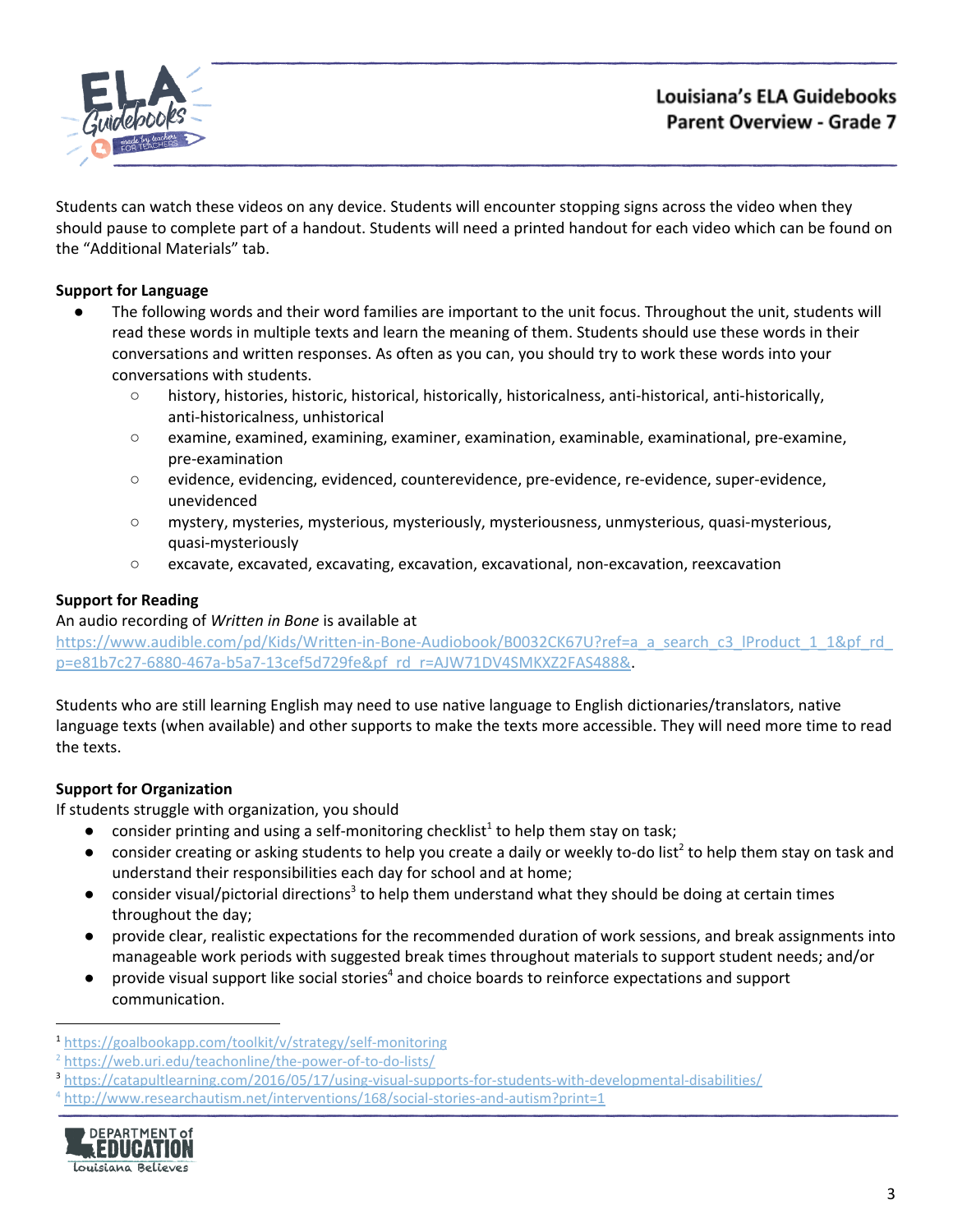

# **Support for Writing**

- consider using tools such as [transitions,](https://learnzillion.com/resources/157893/) grades 6-8, evidence [sentence](https://learnzillion.com/resources/157866/) starters, grade 6, and [organizational](https://learnzillion.com/resources/116858/) [frames](https://learnzillion.com/resources/116858/). If you are unsure of how to use these tools, you should request a telephone conference with the student's teacher for additional guidance.
- consider allowing students to respond orally while you write down their responses, **if they qualify for an accommodation of transcribed answers**; and/or
- **●** consider having students write in their native language if English is not their first language, then translate their written responses into English on another day.

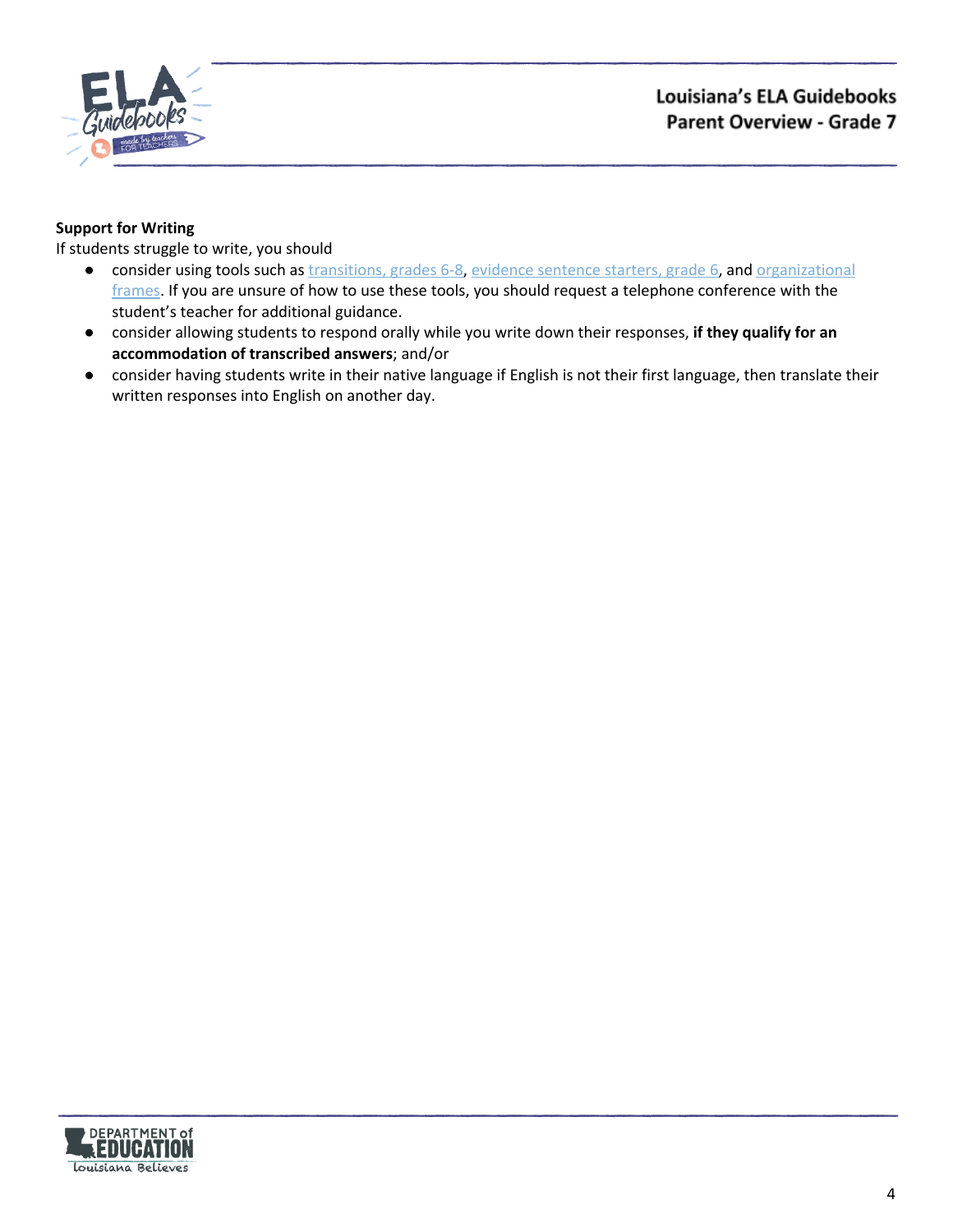

# <span id="page-4-0"></span>**A Christmas Carol**

# **About this Unit**

By the end of this unit, students will have read and analyzed texts that examine the connection between our values, relationships, and happiness.

The main text students will read in this unit is *A Christmas Carol* by Charles Dickens, which is set in 18th century London. The novel develops the character of the cold-hearted miser, Ebenezer Scrooge, the manifestation of hopelessness and wickedness. Scrooge is given a chance to change his ways through ghostly interventions to show that redemption can be found in selflessness and valuing people over material possessions. Throughout the unit, students will conduct research to analyze Charles Dickens' influence on our culture and write a research report to share their findings. At the end of the unit, students will be asked to write an essay on a theme of *A Christmas Carol* and how Dickens' uses the main character's perspective to develop that theme.

## **Unit Texts**

In this unit, students will read the following texts:

- *A Christmas Carol* by Charles Dickens
- *A Christmas Carol* (2012 release) by Brian Desmond Hurst (Director)
- "Do Experiences or Material Goods Make Us Happier?" by Science Daily
- "Study: Experiences Make Us Happier Than Possessions" by Elizabeth Landau (CNNHealth.com)
- *Tuesdays with Morrie*, "The Eighth Tuesday: We Talk About Money" by Mitch Albom
- "The Treasure of Lemon Brown" by Walter Dean Myers
- "The Gift of the Magi" by O. Henry
- "Charles Dickens: Six Things He Gave the Modern World" by Alex Hudson (BBC News)
- *A Christmas Carol* (1971) by Chuck Jones (Animator)
- *A Christmas Carol* (Audio) by Lit2Go
- "History of Christmas" by BBC
- Original manuscript of *A Christmas Carol* with Dickens's revisions by *The New York Times*

#### **Possible Supports**

#### **Support for Background Knowledge**

Students might need extra support with the content and texts before starting the unit. Instructional videos to support students in building context about business terms used in *A Christmas Carol*, use of social and political context to explore author's purpose, and noticing colons and semicolons to improve understanding can be found here: [https://learnzillion.com/wikis/136648-christmas-carol-let-s-set-the-context-videos/.](https://learnzillion.com/wikis/136648-christmas-carol-let-s-set-the-context-videos/)

Students can watch these videos on any device. Students will encounter stopping signs across the video when they should pause to complete part of a handout. Students will need a printed handout for each video which can be found on the "Additional Materials" tab.

#### **Support for Language**

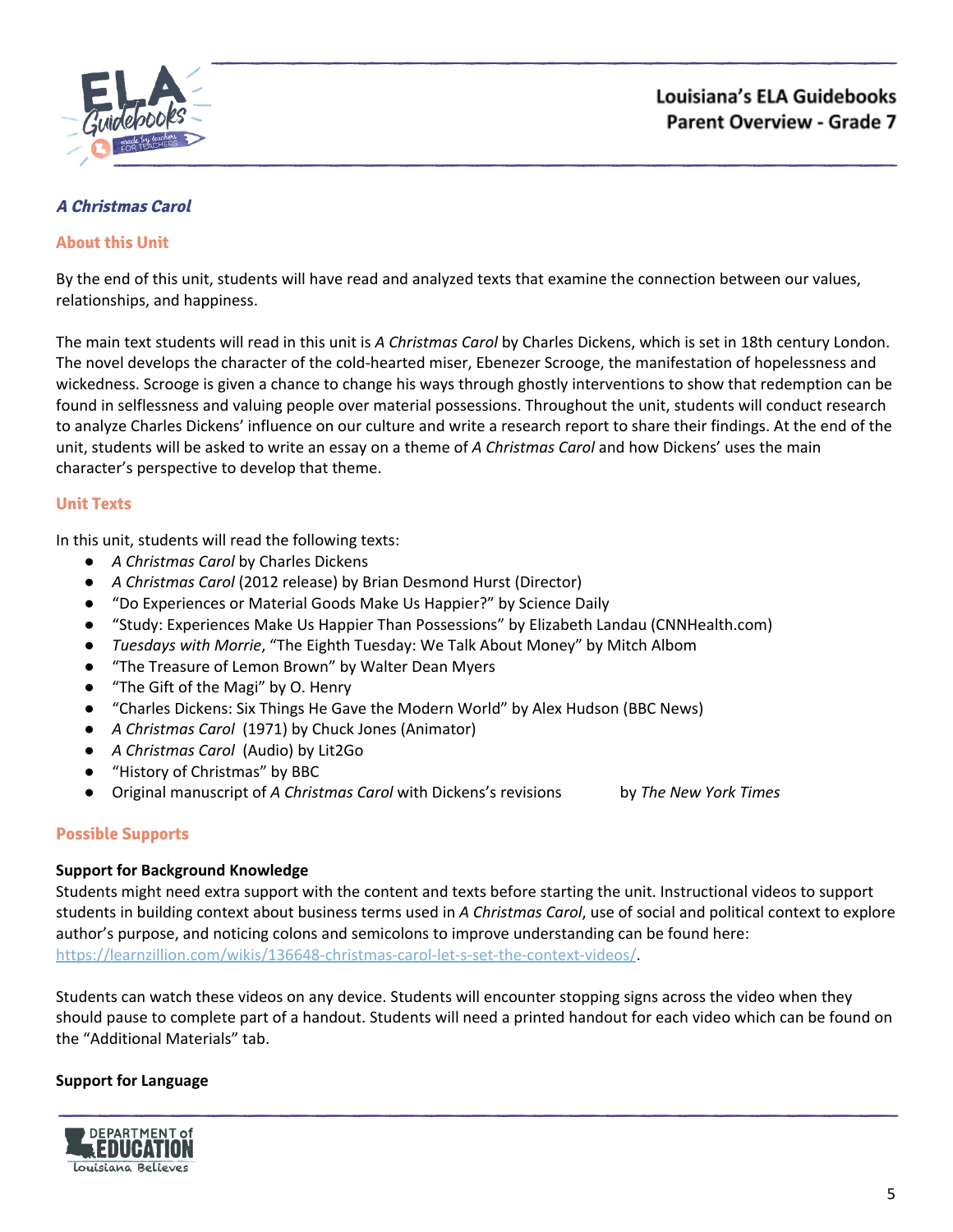

- The following words and their word families are important to the unit focus. Throughout the unit, students will read these words in multiple texts and learn the meaning of them. Students should use these words in their conversations and written responses. As often as you can, you should try to work these words into your conversations with students.
	- happiness, happy, happier
	- consumer, consumption, consuming, consume, consumed
	- satisfy, satisfaction, satisfactory
	- reflect, reflected, reflecting, reflector, reflection
	- value, valuable, valuation, valuing, valued

# **Support for Reading**

An audio recording of "The Treasure of Lemon Brown" is available at [https://www.youtube.com/watch?v=v\\_uuHOP6RpE.](https://www.youtube.com/watch?v=v_uuHOP6RpE)

Students who are still learning English may need to use native language to English dictionaries/translators, native language texts (when available) and other supports to make the texts more accessible. They will need more time to read the texts.

# **Support for Organization**

If students struggle with organization, you should

- $\bullet$  consider printing and using a self-monitoring checklist<sup>5</sup> to help them stay on task;
- $\bullet$  consider creating or asking students to help you create a daily or weekly to-do list<sup>6</sup> to help them stay on task and understand their responsibilities each day for school and at home;
- $\bullet$  consider visual/pictorial directions<sup>7</sup> to help them understand what they should be doing at certain times throughout the day;
- provide clear, realistic expectations for the recommended duration of work sessions, and break assignments into manageable work periods with suggested break times throughout materials to support student needs; and/or
- provide visual support like social stories<sup>8</sup> and choice boards to reinforce expectations and support communication.

# **Support for Writing**

- consider using tools such as [transitions,](https://learnzillion.com/resources/157893/) grades 6-8, evidence [sentence](https://learnzillion.com/resources/157866/) starters, grade 6, and [organizational](https://learnzillion.com/resources/116858/) [frames](https://learnzillion.com/resources/116858/). If you are unsure of how to use these tools, you should request a telephone conference with the student's teacher for additional guidance.
- consider allowing students to respond orally while you write down their responses, **if they qualify for an accommodation of transcribed answers**; and/or
- **●** consider having students write in their native language if English is not their first language, then translate their written responses into English on another day.

<sup>8</sup> <http://www.researchautism.net/interventions/168/social-stories-and-autism?print=1>



<sup>5</sup> <https://goalbookapp.com/toolkit/v/strategy/self-monitoring>

<sup>6</sup> <https://web.uri.edu/teachonline/the-power-of-to-do-lists/>

<sup>7</sup> <https://catapultlearning.com/2016/05/17/using-visual-supports-for-students-with-developmental-disabilities/>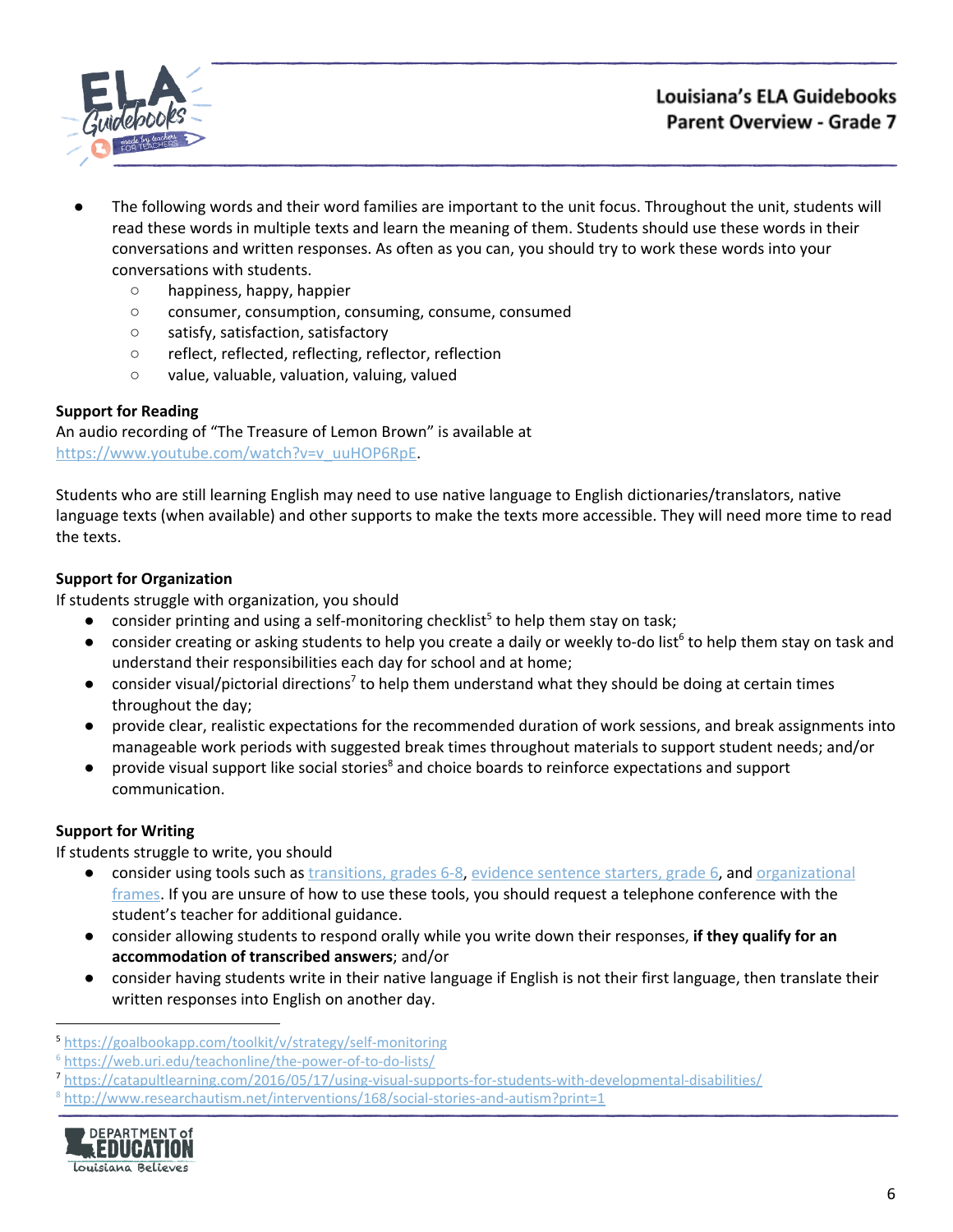

# <span id="page-6-0"></span>**The Giver**

## **About this Unit**

By the end of this unit, students will have read dystopian literature and related informational texts to understand how individual perspectives are shaped by knowledge and memory and to determine whether perfection is worth the sacrifice.

The main text students will read in this unit is *The Giver* by Lois Lowry, which focuses on a young man named Jonas and his community. Throughout the unit, students will analyze how Jonas' character and perspective changes as a result of his experiences and consider themes conveyed in the text and how they connect and relate to their own life and community. At the end of the unit, students will be asked to write a literary analysis essay about the main character and themes of the text.

## **Unit Texts**

In this unit, students will read the following texts:

- *The Giver* by Lois Lowry
- *The Hunger Games* (DVD), clip of "The Reaping" by Gary Ross
- *Maze Runner* by James Dashner
- *The Hunger Games* by Suzanne Collins
- *Unwind* by Neal Shusterman
- *Divergent* by Veronica Roth
- *Uglies* by Scott Westerfeld
- *Feed* by M.T. Anderson
- *Newbery Acceptance Speech*, June 1994 by Lois Lowry
- "Harrison Bergeron" by Kurt Vonnegut, Jr.
- *The Hunger Games*, chapters 1-2 "The Reaping" by Suzanne Collins
- *Preamble* from the *Constitution of the United States*
- "The Human Abstract" by William Blake
- "Imagine" (Lyrics) by John Lennon
- *Imagine*, video by John Lennon

#### **Possible Supports**

#### **Support for Background Knowledge**

Students might need extra support with the content and texts before starting the unit. Instructional videos to support students in building context about values and rights in a constitution, how communities develop knowledge and shared memories, utopian and dystopian societies can be found here:

[https://learnzillion.com/wikis/159525-the-giver-let-s-set-the-context-videos/.](https://learnzillion.com/wikis/159525-the-giver-let-s-set-the-context-videos/)

Students can watch these videos on any device. Students will encounter stopping signs across the video when they should pause to complete part of a handout. Students will need a printed handout for each video which can be found on the "Additional Materials" tab.

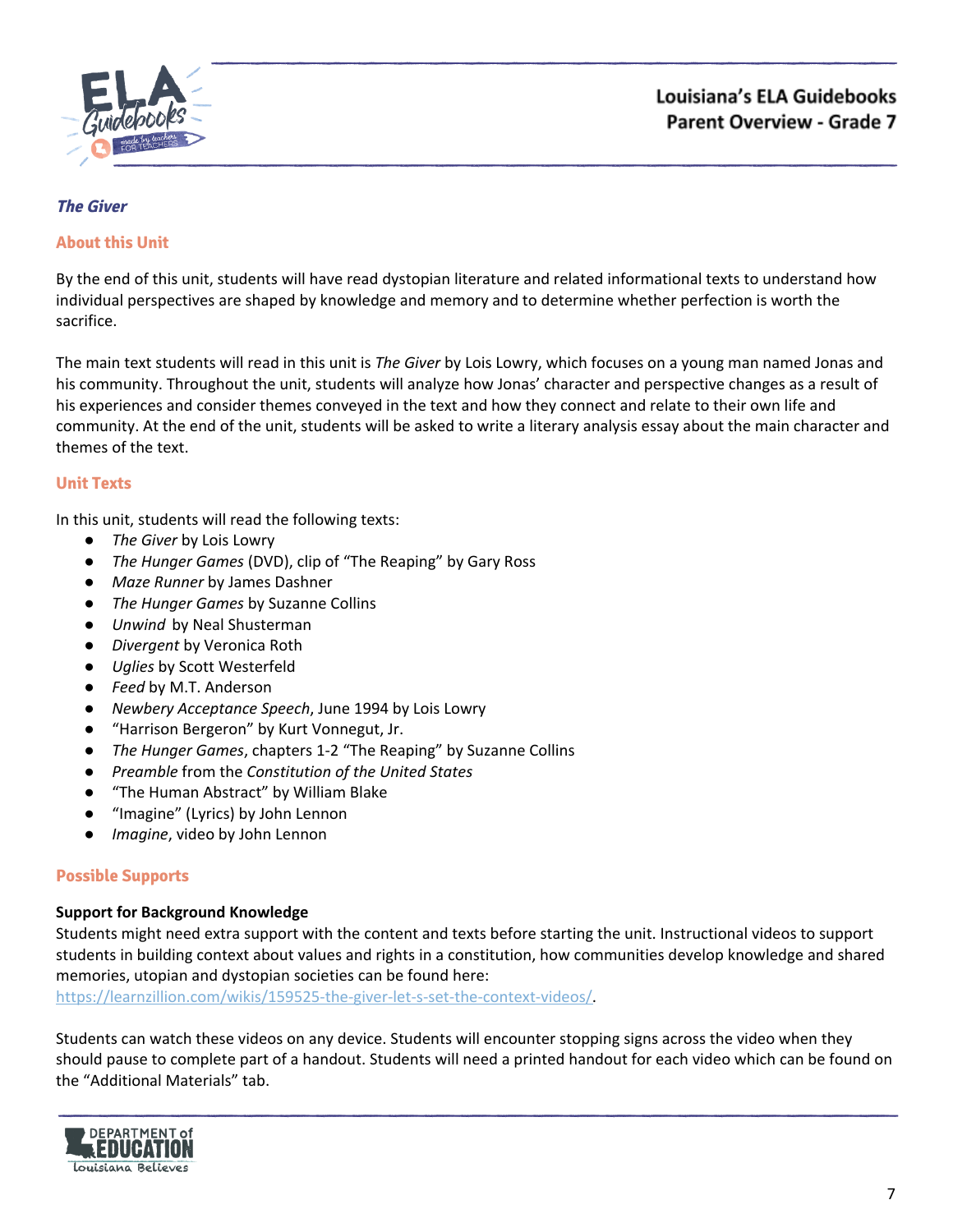

# **Support for Language**

- The following words and their word families are important to the unit focus. Throughout the unit, students will read these words in multiple texts and learn the meaning of them. Students should use these words in their conversations and written responses. As often as you can, you should try to work these words into your conversations with students.
	- utopia, utopian, dystopia, dystopian
	- obey, obeyed, obeying, obedience, obeyer, obeyable
	- success, succeed, successor, successful, successless
	- prohibit, prohibited, prohibiting, prohibitor, unprohibited
	- where, elsewhere, where else
	- prison, prisoned, prisoner, imprison, imprisoned, imprisoning
	- same, samenses, all the same, just the same

## **Support for Reading**

#### A downloadable audio recording of *The Giver* is available at:

[https://www.audible.com/pd/Kids/The-Giver-Audiobook/B002UUQUB6?mkwid=DSATitle\\_dc&pcrid=239352017471&pm](https://www.audible.com/pd/Kids/The-Giver-Audiobook/B002UUQUB6?mkwid=DSATitle_dc&pcrid=239352017471&pmt=b&pkw=&source_code=GO1GB907OSH060513&cvosrc=ppc%20dynamic%20search.google.97175169&cvo_crid=239352017471&cvo_pid=5075902449&gclid=CjwKCAiA8P_TBRA9EiwAJrpHM-r1X87yj63cjfLex24o5x2QH5sR7O0BeuSrlu2POqSyUmfKW1OAzxoCIgoQAvD_BwE) [t=b&pkw=&source\\_code=GO1GB907OSH060513&cvosrc=ppc%20dynamic%20search.google.97175169&cvo\\_crid=23935](https://www.audible.com/pd/Kids/The-Giver-Audiobook/B002UUQUB6?mkwid=DSATitle_dc&pcrid=239352017471&pmt=b&pkw=&source_code=GO1GB907OSH060513&cvosrc=ppc%20dynamic%20search.google.97175169&cvo_crid=239352017471&cvo_pid=5075902449&gclid=CjwKCAiA8P_TBRA9EiwAJrpHM-r1X87yj63cjfLex24o5x2QH5sR7O0BeuSrlu2POqSyUmfKW1OAzxoCIgoQAvD_BwE) [2017471&cvo\\_pid=5075902449&gclid=CjwKCAiA8P\\_TBRA9EiwAJrpHM-r1X87yj63cjfLex24o5x2QH5sR7O0BeuSrlu2POqS](https://www.audible.com/pd/Kids/The-Giver-Audiobook/B002UUQUB6?mkwid=DSATitle_dc&pcrid=239352017471&pmt=b&pkw=&source_code=GO1GB907OSH060513&cvosrc=ppc%20dynamic%20search.google.97175169&cvo_crid=239352017471&cvo_pid=5075902449&gclid=CjwKCAiA8P_TBRA9EiwAJrpHM-r1X87yj63cjfLex24o5x2QH5sR7O0BeuSrlu2POqSyUmfKW1OAzxoCIgoQAvD_BwE) [yUmfKW1OAzxoCIgoQAvD\\_BwE](https://www.audible.com/pd/Kids/The-Giver-Audiobook/B002UUQUB6?mkwid=DSATitle_dc&pcrid=239352017471&pmt=b&pkw=&source_code=GO1GB907OSH060513&cvosrc=ppc%20dynamic%20search.google.97175169&cvo_crid=239352017471&cvo_pid=5075902449&gclid=CjwKCAiA8P_TBRA9EiwAJrpHM-r1X87yj63cjfLex24o5x2QH5sR7O0BeuSrlu2POqSyUmfKW1OAzxoCIgoQAvD_BwE).

Students who are still learning English may need to use native language to English dictionaries/translators, native language texts (when available) and other supports to make the texts more accessible. They will need more time to read the texts.

# **Support for Organization**

If students struggle with organization, you should

- $\bullet$  consider printing and using a self-monitoring checklist<sup>9</sup> to help them stay on task;
- $\bullet$  consider creating or asking students to help you create a daily or weekly to-do list<sup>10</sup> to help them stay on task and understand their responsibilities each day for school and at home;
- consider visual/pictorial directions<sup>11</sup> to help them understand what they should be doing at certain times throughout the day;
- provide clear, realistic expectations for the recommended duration of work sessions, and break assignments into manageable work periods with suggested break times throughout materials to support student needs; and/or
- $\bullet$  provide visual support like social stories<sup>12</sup> and choice boards to reinforce expectations and support communication.

 $12$  <http://www.researchautism.net/interventions/168/social-stories-and-autism?print=1>



<sup>9</sup> <https://goalbookapp.com/toolkit/v/strategy/self-monitoring>

<sup>&</sup>lt;sup>10</sup> <https://web.uri.edu/teachonline/the-power-of-to-do-lists/>

<sup>11</sup> <https://catapultlearning.com/2016/05/17/using-visual-supports-for-students-with-developmental-disabilities/>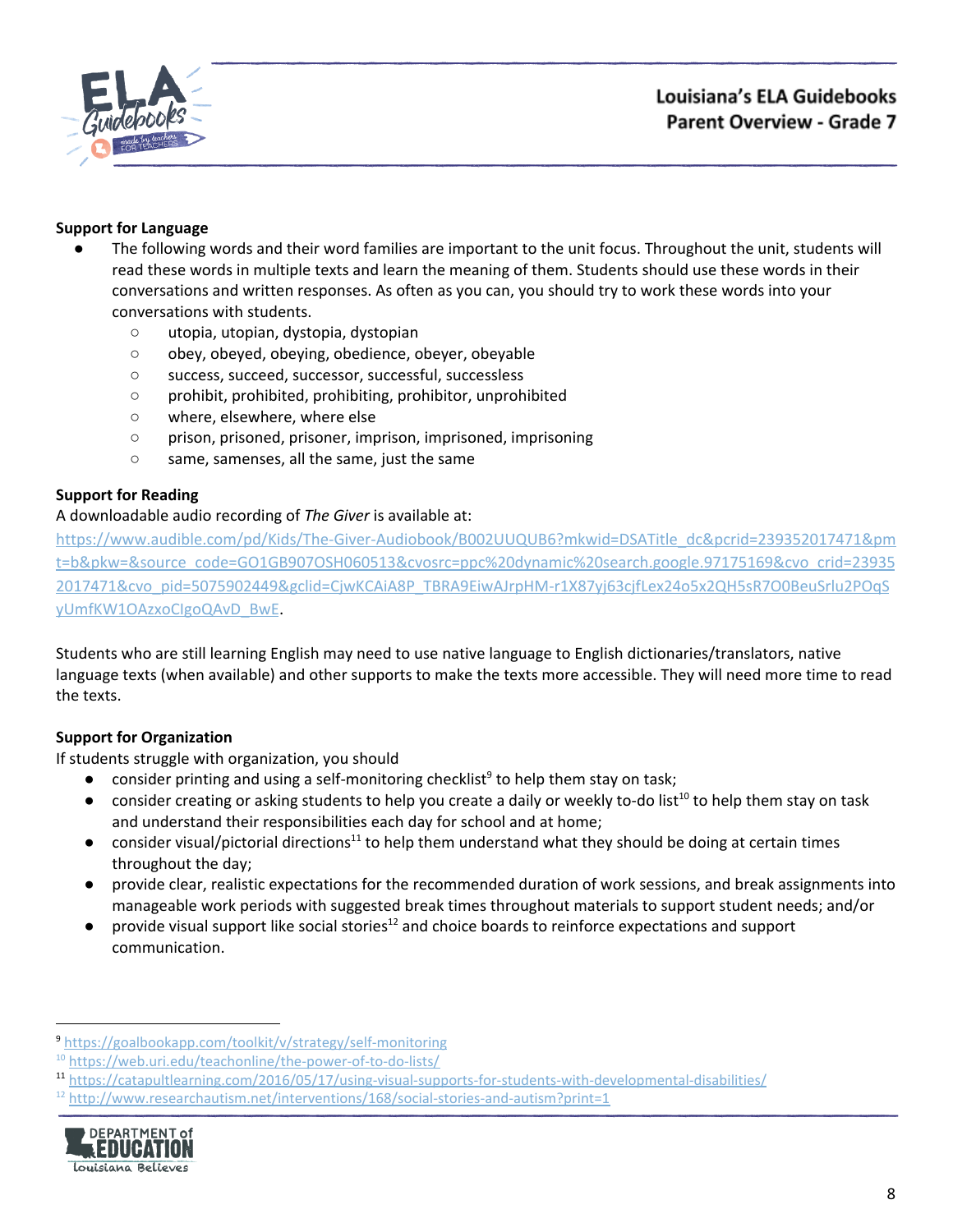

# **Support for Writing**

- consider using tools such as [transitions,](https://learnzillion.com/resources/157893/) grades 6-8, evidence [sentence](https://learnzillion.com/resources/157866/) starters, grade 6, and [organizational](https://learnzillion.com/resources/116858/) [frames](https://learnzillion.com/resources/116858/). If you are unsure of how to use these tools, you should request a telephone conference with the student's teacher for additional guidance.
- consider allowing students to respond orally while you write down their responses, **if they qualify for an accommodation of transcribed answers**; and/or
- **●** consider having students write in their native language if English is not their first language, then translate their written responses into English on another day.

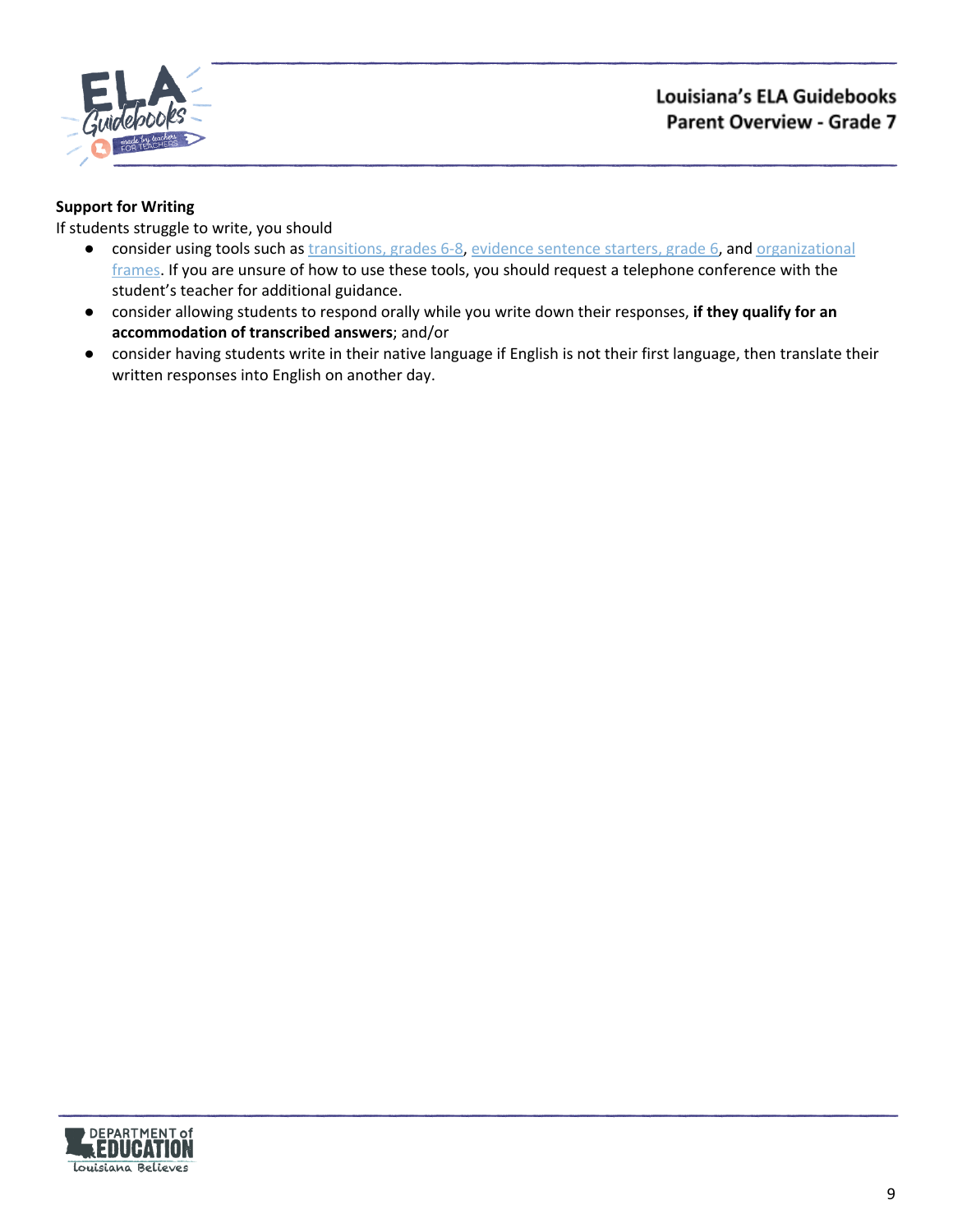

#### <span id="page-9-0"></span>**Memoir**

#### **About this Unit**

By the end of this unit, students will have learned about the importance of memoirs and "coming of age" literature. Students will also learn about the craft of writing memoirs and explore their own voices and style as writers.

The main text students will read in this unit is "How to Write a Memoir" by William Zinsser. This is an advice piece written by the famous memoir writer Zinsser. Throughout this unit, students will choose a memoir to read independently. At the end of the unit, students will be asked to compare and contrast their chosen memoir with the advice given by Zinsser in "How to Write a Memoir."

## **Unit Texts**

In this unit, students will read the following texts:

- "How to Write a Memoir" by William Zinsser from *The American Scholar*
- *A Summer Life* by Gary Soto
- *Bad Boy: A Memoir* by Walter Dean Myers
- *The Circuit* by Francisco Jimenez
- *Guts* by Gary Paulsen
- *Soul Surfer* by Bethany Hamilton and Rick Bundschuh
- *Zlata's Diary* by Zlata Filipovic
- *Boy: Tales of Childhood* by Roald Dahl
- *Baseball in April and Other Stories*: "Seventh Grade" by Gary Soto
- *The Elements of Style* (Illustrated): "Chapter V: An Approach to Style" by William Strunk, Jr. and E.B. White
- *Woman Hollering Creek*, "Eleven" by Sandra Cisneros
- *A Fire in My Hands*: "Oranges" by Gary Soto
- "Thank You M'am" by Langston Hughes
- "Short Memoirs: Six Little Words Can be Revealing" by Doug Mason

# **Possible Supports**

#### **Support for Background Knowledge**

Students might need extra support with the content and texts before starting the unit. Instructional videos to support students in building context about the characteristics of good memoirs, Coming of Age as a genre, and using dashes to draw attention can be found here: [https://learnzillion.com/wikis/159527-memoir-let-s-set-the-context-videos/.](https://learnzillion.com/wikis/159527-memoir-let-s-set-the-context-videos/)

Students can watch these videos on any device. Students will encounter stopping signs across the video when they should pause to complete part of a handout. Students will need a printed handout for each video which can be found on the "Additional Materials" tab.

#### **Support for Language**

● The following words and their word families are important to the unit focus. Throughout the unit, students will read these words in multiple texts and learn the meaning of them. Students should use these words in their

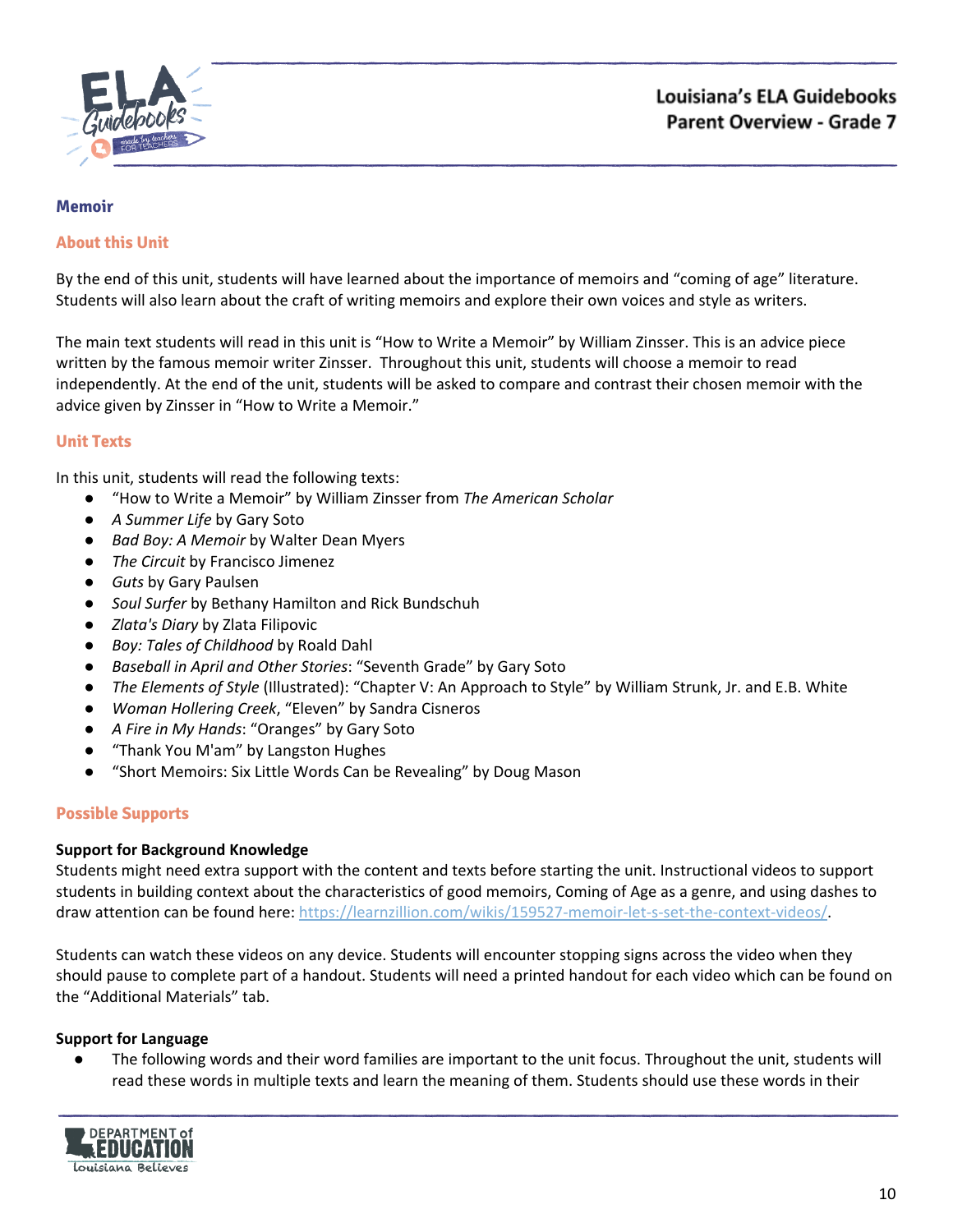

conversations and written responses. As often as you can, you should try to work these words into your conversations with students.

- ancestor, ancestors, ancestry
- history, historical, histories, historiographer, historiographic, historically
- mature, matured, maturing, maturity, maturely
- memory, memoir, memorial, memorable, remember, memorial, memorization, memorize, memoirist
- writing, written, write, writer, writing, wrote, miswritten
- compose, composition, composer, composing, composed

# **Support for Reading**

Students who are still learning English may need to use native language to English dictionaries/translators, native language texts (when available) and other supports to make the texts more accessible. They will need more time to read the texts.

# **Support for Organization**

If students struggle with organization, you should

- $\bullet$  consider printing and using a self-monitoring checklist<sup>13</sup> to help them stay on task;
- $\bullet$  consider creating or asking students to help you create a daily or weekly to-do list<sup>14</sup> to help them stay on task and understand their responsibilities each day for school and at home;
- $\bullet$  consider visual/pictorial directions<sup>15</sup> to help them understand what they should be doing at certain times throughout the day;
- provide clear, realistic expectations for the recommended duration of work sessions, and break assignments into manageable work periods with suggested break times throughout materials to support student needs; and/or
- $\bullet$  provide visual support like social stories<sup>16</sup> and choice boards to reinforce expectations and support communication.

# **Support for Writing**

- consider using tools such as [transitions,](https://learnzillion.com/resources/157893/) grades 6-8, evidence [sentence](https://learnzillion.com/resources/157866/) starters, grade 6, and [organizational](https://learnzillion.com/resources/116858/) [frames](https://learnzillion.com/resources/116858/). If you are unsure of how to use these tools, you should request a telephone conference with the student's teacher for additional guidance.
- consider allowing students to respond orally while you write down their responses, **if they qualify for an accommodation of transcribed answers**; and/or
- **●** consider having students write in their native language if English is not their first language, then translate their written responses into English on another day.

 $16$  <http://www.researchautism.net/interventions/168/social-stories-and-autism?print=1>



<sup>13</sup> <https://goalbookapp.com/toolkit/v/strategy/self-monitoring>

<sup>&</sup>lt;sup>14</sup> <https://web.uri.edu/teachonline/the-power-of-to-do-lists/>

<sup>15</sup> <https://catapultlearning.com/2016/05/17/using-visual-supports-for-students-with-developmental-disabilities/>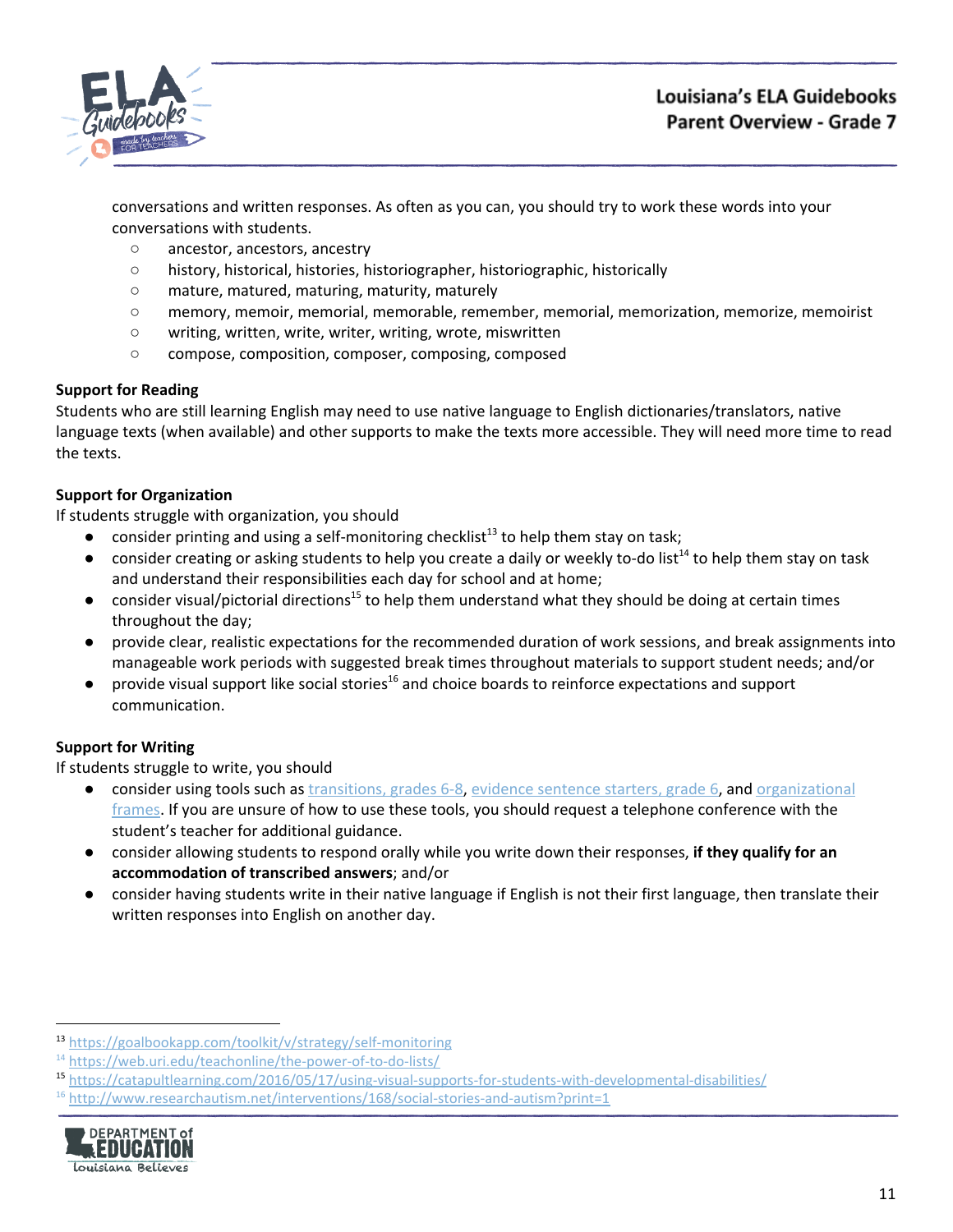

## <span id="page-11-0"></span>**Behind the Scenes**

## **About this Unit**

By the end of this unit, students will have read literary and informational texts about pre- and post-Civil War America. By examining the different perspectives of various accounts, real and fictional, students will gain a deeper understanding of the time period and express their understanding through identifying and then comparing and contrasting different accounts of people, events, and ideas of the time.

The main text students will read in this unit is *Behind the Scenes* by Elizabeth Keckley, which is a memoir written by a former slave about her life, primarily the time she spent being friends with Mary Todd Lincoln, the wife of President Abraham Lincoln. Throughout the unit, students will read other accounts of former slaves and compare and contrast their emancipation stories. At the end of this unit, students will show they understand the unit goals discussed by writing an argumentative essay about the author's attitude toward Mrs. Lincoln and toward slavery.

## **Unit Texts**

In this unit, students will read the following texts:

- *Behind the Scenes, Or Thirty Years a Slave and Four Years in the White House*: preface, chapter one, chapter three, and excerpts from chapters 5-7 and 9-10, chapter 11, and excerpts from chapters 12 and 15, and the Appendix by Elizabeth Keckley
- "A Fitting Friendship Between Dressmaker and Mary Todd Lincoln," by Jeanne Kolker
- "The Great Escape from Slavery of Ellen and William Craft" by Marian Smith Holmes (SmithsonianMag.com)
- Harriet Tubman: Conductor on the Underground Railroad: pages 131-148 ("14. The Railroad Runs to Canada" and "15. 'Go On or Die'") by Ann Petry
- "Notable Visitors: Frederick Douglass" from The Lehrman Institute (Mr. Lincoln's White House)
- *The People Could Fly* by Virginia Hamilton
- *Harriet Jacobs and Elizabeth Keckly: The Material and Emotional Realities of Childhood in Slavery*: "The Value of Literacy to the Enslaved" by EDSITEment!
- "O Captain! My Captain!" by Walt Whitman
- *Narrative of the Life of Frederick Douglass, an American Slave*: excerpt from chapter 11 by Frederick Douglass
- "Mary Todd Lincoln Influence Peddler" from Biography.com
- "Mary Todd Lincoln Mini Biography" from Biography.com
- "Mary Todd Lincoln The White House" from Biography.com

# **Possible Supports**

#### **Support for Background Knowledge**

Students might need extra support with the content and texts before starting the unit. Instructional videos to support students in building context about causes of the Civil War, Abraham Lincoln's presidency, and figurative language can be found here: <https://learnzillion.com/wikis/171094-behind-the-scenes-let-s-set-the-context-videos/>.

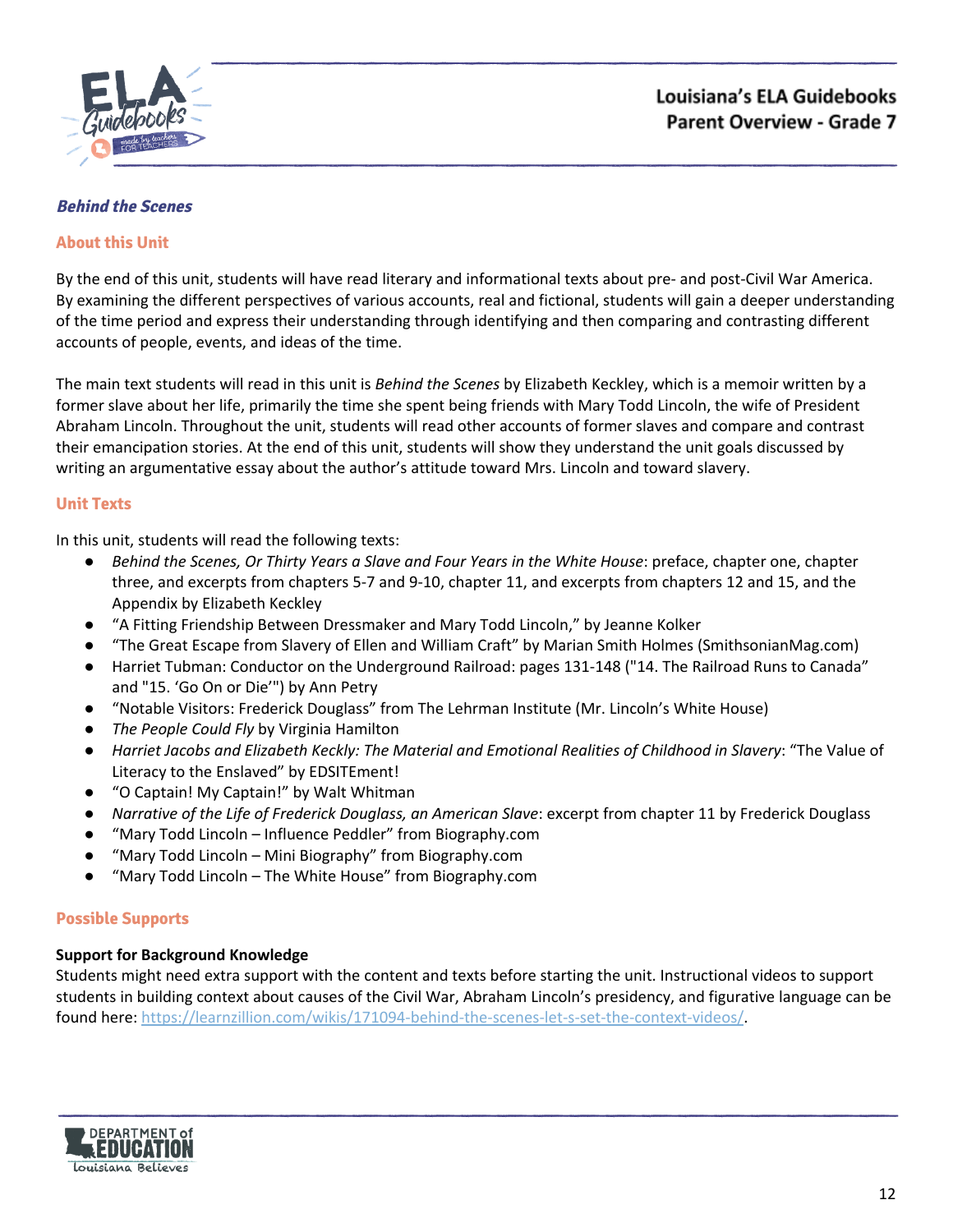

Students can watch these videos on any device. Students will encounter stopping signs across the video when they should pause to complete part of a handout. Students will need a printed handout for each video which can be found on the "Additional Materials" tab.

# **Support for Language**

- The following words and their word families are important to the unit focus. Throughout the unit, students will read these words in multiple texts and learn the meaning of them. Students should use these words in their conversations and written responses. As often as you can, you should try to work these words into your conversations with students.
	- abolish, abolishing, abolished, abolitionist, abolition, abolishment
	- own, owner, ownership, owning, owned, disown, disowned, disowning, disownership,
	- prohibit, prohibiting, prohibited, prohibition, prohibitive, prohibitory
	- serve, service, served, serving, servitude, serviceable, disservice,
	- liberty, liberties, liberal, liberate, liberated, liberation, libertarian
	- slave, slaved, slaving, enslaved, enslavement, enslaver, enslaved
	- emancipate, emancipated, emancipating, emancipation, emancipator, emancipist, non-emancipative

## **Support for Reading**

An audio recording of Behind the Scenes is available at [http://etc.usf.edu/lit2go/87/behind-the-scenes/.](http://etc.usf.edu/lit2go/87/behind-the-scenes/)

Students who are still learning English may need to use native language to English dictionaries/translators, native language texts (when available) and other supports to make the texts more accessible. They will need more time to read the texts.

# **Support for Organization**

If students struggle with organization, you should

- consider printing and using a self-monitoring checklist<sup>17</sup> to help them stay on task;
- consider creating or asking students to help you create a daily or weekly to-do list<sup>18</sup> to help them stay on task and understand their responsibilities each day for school and at home;
- $\bullet$  consider visual/pictorial directions<sup>19</sup> to help them understand what they should be doing at certain times throughout the day;
- provide clear, realistic expectations for the recommended duration of work sessions, and break assignments into manageable work periods with suggested break times throughout materials to support student needs; and/or
- $\bullet$  provide visual support like social stories<sup>20</sup> and choice boards to reinforce expectations and support communication.

#### **Support for Writing**

If students struggle to write, you should

consider using tools such as [transitions,](https://learnzillion.com/resources/157893/) grades 6-8, evidence [sentence](https://learnzillion.com/resources/157866/) starters, grade 6, and [organizational](https://learnzillion.com/resources/116858/)

 $^{20}$  <http://www.researchautism.net/interventions/168/social-stories-and-autism?print=1>



<sup>17</sup> <https://goalbookapp.com/toolkit/v/strategy/self-monitoring>

<sup>&</sup>lt;sup>18</sup> <https://web.uri.edu/teachonline/the-power-of-to-do-lists/>

<sup>19</sup> <https://catapultlearning.com/2016/05/17/using-visual-supports-for-students-with-developmental-disabilities/>